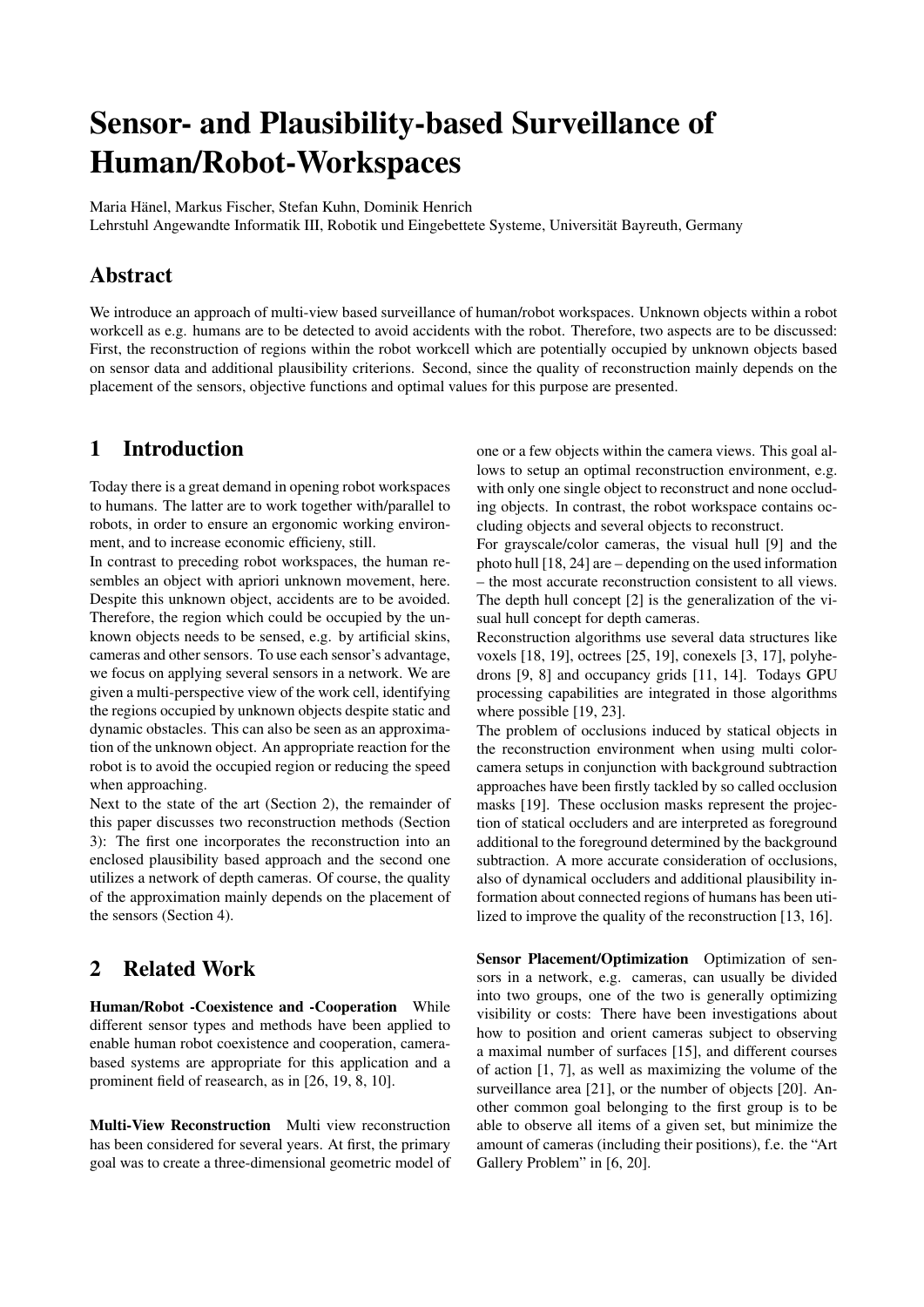The other group of sensor network optimization is minimizing the error that is made regarding a special purpose of the network: The phrase 'Photogrammetric Network Design' is used to express minimizing the reconstruction error for several (three-dimensional) points by cameras for distances smaller than a few hundred meters (*close range photogrammetry*). The default assumption in this context, however, is that no occlusions occur, for details cf. [12, 22]. Optimally localizing an entire object which is not occluded is a task treated in [5].

In this paper we focus on evaluating the quality of sensor placement of a fixed amount of sensors according to the difference between target and its approximation made by a change-detection as a fusion method. This problem has been discussed in [27], but the author does not consider obstacles. In [4], static obstacles are considered, but a subset of cameras is chosen out of a preinstalled set instead of rearranging the whole set. In the section about quality, the attention is given to different types of objective functions, only restricted to a changed-detection system, followed by their optimal value.

## 3 Reconstruction

This section contains the description of two reconstruction methods. The first approach incorporates sensor data and environmental knowledge into the reconstruction, followed by plausibility checks. The second one describes a fusion technique utilizing a network of depth cameras to determine an approximation of the human.

The following definitions are fundamental to this (Section 3) and the next section (Section 4).

**Definitions** The region  $Z$  is the work cell of the robot. A *target* t is an object which is being approximated, we are approximating unknown objects, like humans, here. When speaking of the approximation  $R$ , a conservative reconstruction  $t \subset R$  of the target is ment. I is the number of sensors being applied. A point  $p \in Z$  is called *targetfree*, if a sensor states the absence of the target. The region  $F^{(i)} \subset Z$  are all the points being tagged as targetfree by a chosen sensor  $i \in \{1, ..., I\}$ . The region  $F =$  $\cup$  $i\small{\in}\{1,\ldots,\!I\}$  $F^{(i)}$  are all the points being tagged as target-free

at least once. The region  $C^{(i)} = Z \setminus F^{(i)}$  is assigned as *possibly containing targets* by sensor  $i \in \{1, ..., I\}$ .

#### 3.1 Plausibility Based

In this section one way to generate a high-quality approximation  $R$  is described. The process starts with a basic approximation  $R$  and improves that basic approximation step-wise, whereby each resulting improved approximation  $R_1$ ,  $R_2$  and  $R_3$  represents an approximation R.  $R_3$ will be the most accurate approximation  $R$ .

Without any precautions humans have to be assumed inside the entire robot workspace  $Z$ . Sensors can be used to detect the presence of humans, but also their absence. Common examples of sensors are grayscale/color-, infraredand depth-cameras but also proximity sensors and sensor skins. More intelligent and complex sensors which consist of several basic sensors are also imaginable. In order to map sensor data to the robot workspace, these sensors must be calibrated and registered in a common coordinate system. Since sensors can be used to detect the absence of humans, the previously assumption that humans may reside inside the entire robot workspace can be reduced step-wise by applying the exclusion principle. Occlusions induced by non-human objects residing inside the robot workspace are handled implicitly since only those regions of the robot workspace  $F^{(i)}$  may be assumed to be target-free (i. e. "human-free"), where a sensor  $i \in \{1, ..., I\}$  is able to guarantee it. This is only possible if the sensor is able to detect the targets. After applying all sensor data regarding the absence of humans, only a region of the entire robot workspace  $R_1 = Z \setminus \bigcup_i F^{(i)}$  is still assumed to potentially contain targets.  $R_1$  is the first approximation of the target, achived only by applying sensor information.

Another step can be performed to enhance the reconstruction: It can be assumed that humans cannot enter a solid or an inaccessible object volume, such as a table, a rack or the robot. Thus these object volumes  $O^{(j)}$ ,  $j \in \{1, ..., J\}$ can be subtracted from the previously determined region  $R_2 = R_1 \setminus \bigcup_j O^{(j)}$ .  $R_2$  is the second, more accurate approximation of the target.

A third step utilizes properties about connected regions of targets. Typically it can be assumed that humans cannot fly, so connected regions of  $R_2$  which do not have contact to an object in direction of the gravity must be artifacts which can be excluded. Furthermore, humans have a minimum volume, so that connected regions of  $R_2$  which have a lower volume can be excluded, too. As another example, humans have a certain minimal thickness, so that connected regions of  $R_2$  which completely reside in a thinner hull around known objects like tables, racks or the robot could not contain a human and therefore must be artifacts. Further examples base on aspects like color, connection to the boundary of the considered reconstruction zone or on the distance between connected regions of two consecutive timestamps. Utilizing such kind of information about the targets (here the humans) allow to check the plausibility of connected regions and the identification and elimination of artifacts  $A^{(k)}$ ,  $k \in \{1, ..., K\}$ . Thus the most accurate approximation is achived by removing identified artifacts  $R_3 = R_2 \backslash \bigcup_k A^{(k)}$ .

A current implementation of the system is based on a voxel representation. In a concrete setup, which is illustrated in Figure 1, in a human/robot-context of the size  $6 \text{ m} \times 6 \text{ m} \times 3, 5 \text{ m}$  the system consists of eight color cameras, nine up-to-date computers (CPU: Quad-Core, 2.1- 2.6 GHz; Mem: 2-8 GB) and a voxelspace-resolution of  $126 \times 90 \times 66$  and has a performance of about 3 to 4 Hz.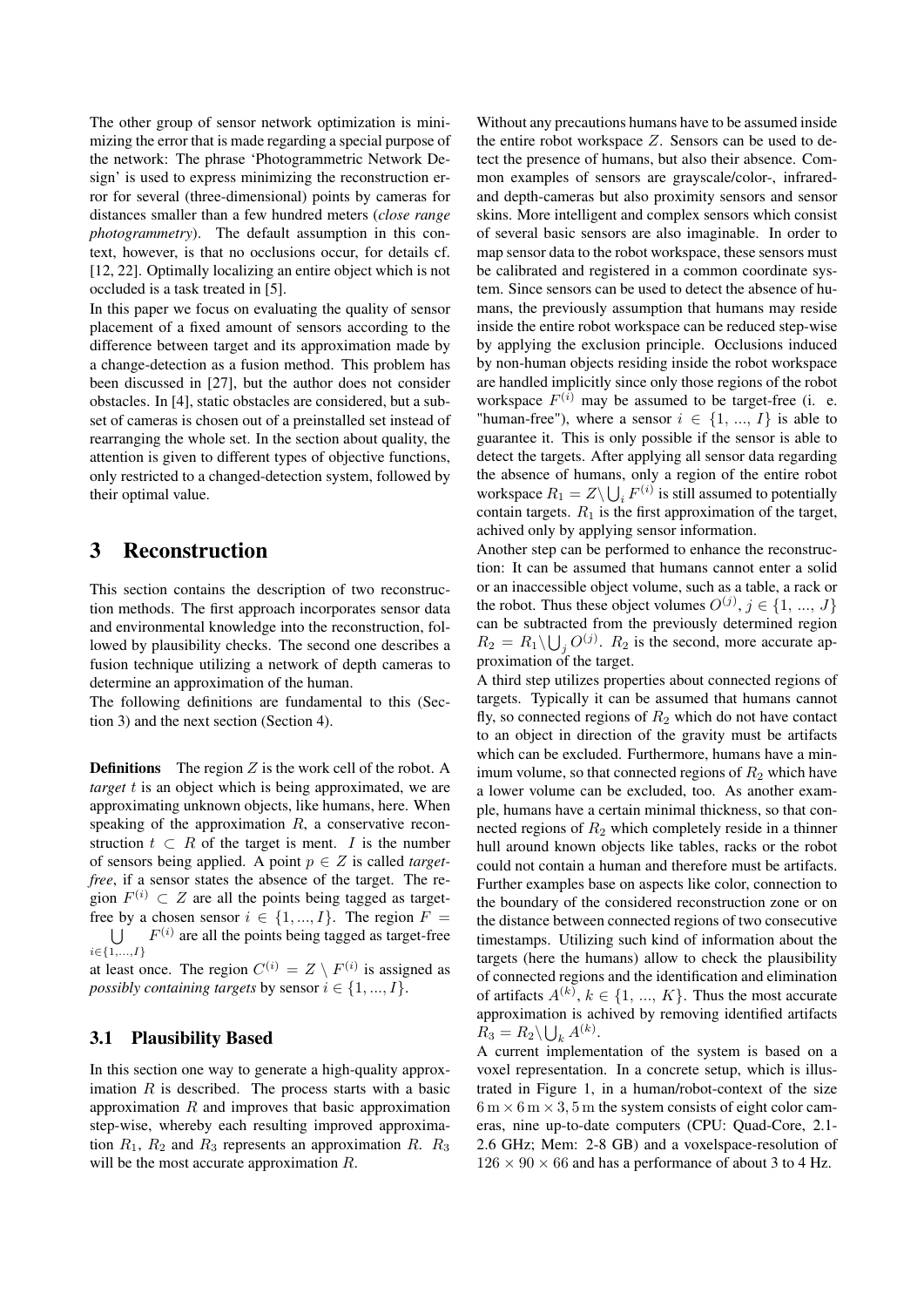

Figure 1: Image of example setup (upper right) and resulting reconstruction (red voxels) of one surveillance cycle.

#### 3.2 Depth Image Based

Depth Images Depth-cameras like ToF-cameras or Kinect sensors directly provide depth images at a sufficient high resolution and framerate for real time surveillance tasks. As those cameras use an active measurement principle, interferences between multiple cameras in the common part of their visible volumes have to be considered regarding the placement of the cameras and the measurement errors while processing the surveillance. Grayscale/coloror infrared-cameras can be treated as depth-cameras with binary depth measurement using an applied change detection method. Their depth images results of the three dimensional projection of the segmentation images provided by the change detection method [8].

The main advantage of depth-cameras is, that a single depth image already provides 2,5D geometrical data to divide the camera's visible volume into a free region  $F^{(i)}$  in between the camera center and the measured surface and an occluded region O else.

Object Detection and Data Fusion Since no information of t within  $O$  is derivable of the depth image itself, complete  $O$  within  $Z$  is to be approximated. A CAD model of the geometry of  $Z$  is assumed to be known, thus for all depth-cameras in the sensor network depth images of the empty robot workcell can be generated as reference images for a background subtraction method. The differences within the segmentation image of the background subtraction method are directly providing  $O$  as the possibly targetcontaining region within  $Z: C^{(i)} = O \cap Z$ . A lossless representation of  $C^{(i)}$  can be achieved by using its bounding surface using i.e. polyhedrons or by its volume using i.e. an occupancy grid.

Depending on the position, orientation and aperture angle of a depth-camera, only a part of  $Z$  is within the visible volume. For a better coverage of  $Z$  and a more accurate approximation of the targets within and a decrease of their occlusions, the segmented depth image data of multiple depth-cameras is to be fused, leading to an approximation of the depth hulls, denoted as C.

Detected Object Classification The robot and its occlusion in all depth images are also part of  $C$ . Since the robot model is known the robot occlusion M can be calculated. Assuming that no  $t$  is within  $M$  at the start of the surveillance, no t can approach and enter this occlusion undetected while the surveillance is operating. The part of C outside M now is the most accurate conservative approximation of depth image data:  $R = C \setminus M$ 

Depending on the application the minimum distance between  $R$  and the robot model for an arbitrary robot configuration or predefined safety zones can be calculated.

The setup for an example application is described above and used with four PMD cameras instead of the color cameras. A distance velocity control of the robot is performed using polyhedral representation of  $C$  [8]. The performance of the surveillance cycle is about 3 to 5 fps.

### 4 Quality of Sensor Placement

In order to utilize a sensor network optimally, the sensors' positions or other parameters need to be chosen carefully. Here is an approach in evaluating the quality of a surveillance system with a changed-detection method, such as the two background-subtraction methods in Section 3.

Therefore, the sensor data fusion is adressed, shortly. After that the quality is formulated in several objective functions. In the end, we introduce optimal values of this quality which can further be used as stopping criteria for an optimization.

We will use the general term "sensor" instead of one particular device, e.g. "depth camera". The quality of the sensor placement discussed here does not consider interferences of active sensors' signals, however.

Sensor data processing and Fusion In a change detection method with every sensor data the sensor divides the surveillance area entirely into the following regions: An undetectable one, where no information can be derived by the sensor (this could be the room behind a wall in a background-subtraction-method); An identical region, where nothing has changed (e.g. according to a prechosen reference state), also called "target-free" in the beginning of Section 3 (notation  $F^i$ , being the *i*-th sensor); and a changed region, something must have come up, here.

For this optimization to work, we need to be given the following three combined sections of the work-cell: Next to the section  $F$ , where one of the sensors  $1, \ldots, I$  states the description "target-free", the other significant section is "the over-all undetectable section"  $U$  where all of the sensors state "undetectable". The last section is called the "changed section", elsewhere. A target with unknown movement, as a human happens to be, will be included in these last two sections, as it moves either in detectable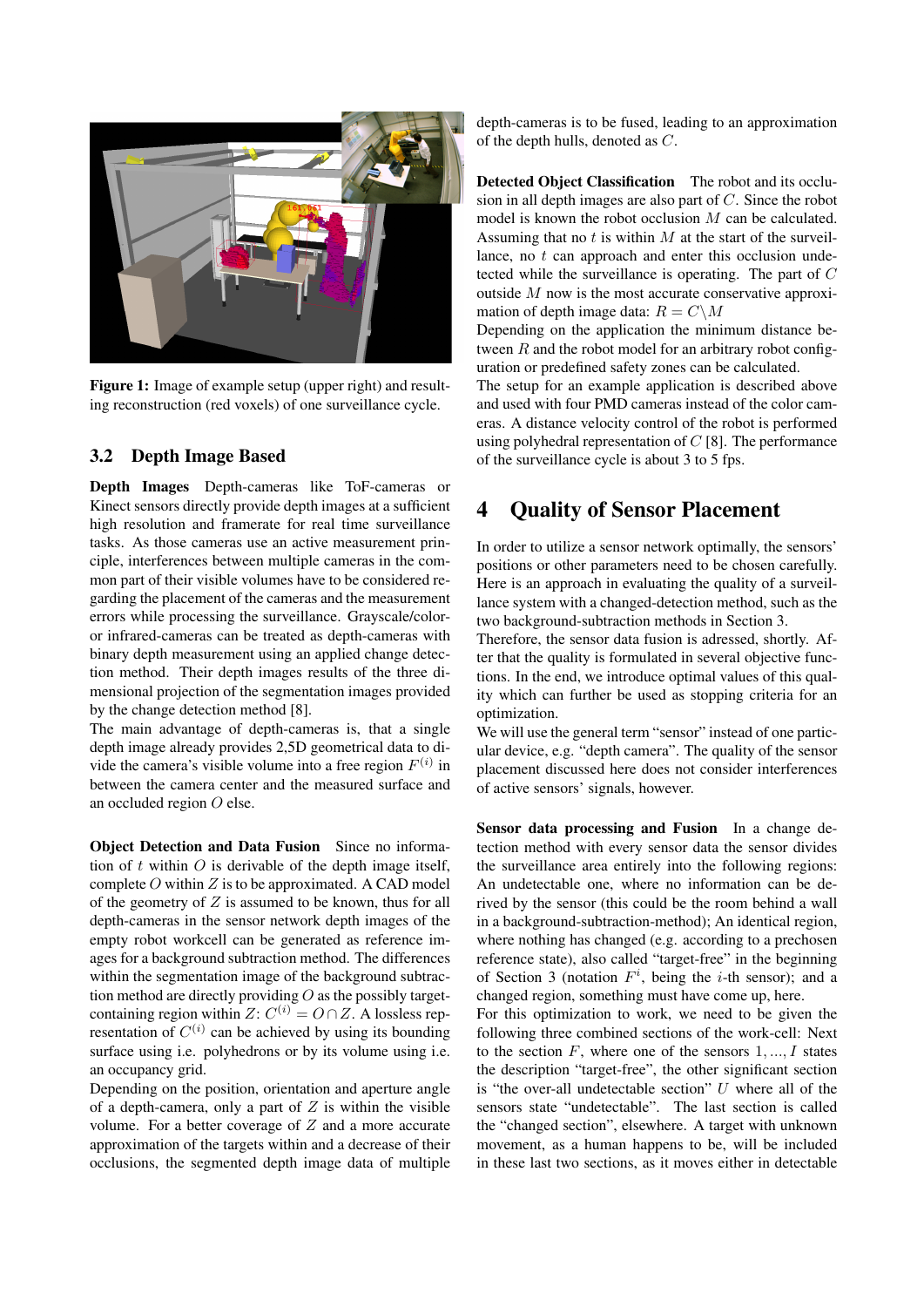range and is mapped to "changed" or moves out of this range into the "undetectable section". So the remaining sections apart from  $F$  are considered as the approximation  $R := Z \setminus F$  of the target t.

Obstacles are objects that are no targets. The consideration of obstacles lies in the implementation of this mapping (the change-detection-system).

Quality of Sensor Placement The quality of sensor placement can be formulated as an objective function. We have implemented the objective function  $f$  as a simulation of the work-cell with a voxel representation. There, each voxel  $V_{(n)} \subset Z$ ,  $n \in \{1, ..., N\}$  in a 3-dimensional voxelspace consisting of N voxels is being tagged as part of one of the sections "target-free", "changed" or "undetectable", which is illustrated in Figure 2. After such a fusion, the following objective functions appear as reasonable:

1. Maximizing visibility is a common request. This comes along with minimizing the over-all undetectable section. Thus, the quality of the system needs to be measured by the volume of such an undetectable section. The objective function, here, could be the sum of voxels which are marked as over-all undetectable.

$$
f^{(1)} = \sum_{n} \begin{cases} 1, & V_n \hat{=} \text{``undetectable''} \\ 0, & \text{else} \end{cases}
$$

2. Also, every voxel could be weighted by its importance  $\omega(n)$ ,  $n \in \{1, ..., N\}$  instead of weighted by a constant parameter like 1.

3. Minimizing the error of the system of surveillance is another significant goal. We want to reconstruct the target, represented by the non-target-free approximation  $R$ , here, so in case of an optimization, the difference between the approximation and the target needs to be minimized. Furthermore, having constructed  $R$  as an all times conservative approximation of the target  $t \subset R$ , it suffices to minimize the approximation. Here, the quality of the system is measured by the volume of changed and undetectable sections. Both the tags "changed" and "undetectable" are worth distinguishing, as, e.g., an emphasis could be put on not leaving as many points undetectable as changed.

$$
f^{(3)} = \sum_{n} \begin{cases} \omega_1, & V_n \hat{=} \text{``changed''} \\ \omega_2, & V_n \hat{=} \text{``undetectable''} \\ 0, & \text{else} \end{cases}
$$

4. As this is a safety issue, is it not too blue-eyed to assume a point is target-free (and belongs to  $F$ ) if only one sensor states it? Since the definition of the target-free section F seems not conservative enough this definition can be restricted. In order to measure the quality of the changedetection-method the same definition of the target-free section  $F$  and thus the approximation  $R$  should be used in both the reconstruction and the evaluation, however.

Say, instead of just one, at least two sensors need to state "target-free" at one point so that it belongs to an over-all target-free section  $F$ . The more sensors the definition requires, the smaller the target-free section becomes, and the larger the approximation of the target  $R = Z\backslash F$ . Thus, the approximaton will be better in the sense of "more conservative" than the one with only one sensor in the previous approach. But it will be worse in accuracy.

Let us assume that we have used the one-sensor-definition of F, called  $F_1$ , for the evaluation of the system. But we have used the two sensor-definition  $F_2 \subset F_1$  for the approximation  $R := Z \setminus F_2$ . Then, the inclusion  $Z \setminus F_1 \subset R$ holds true. In the sense of an accurate approximation of the target we have overestimated the reconstruction.

Optimization Shifting one of the sensors a little bit, could cause a different target-free section. Not only altering position is causing changes of the sections, but also altering orientation, zoom, opening angle, etc. Thus, all the sections, and thereby the approximation of the target, also, can be parameterized by a vector of parameters  $v$ :

$$
R = R(v), \quad F = F(v), \quad U = U(v)
$$

The parameters in the vector  $v$ , which we have specified to parametrize the approximation, allow us to be the degrees of freedom in an optimization. Such an optimization is built from two parts, an optimization algorithm and an objective function. In sensor network optimization, the implementation of the objective function is more complex, by far. Above, we have put some thought into this objective function in terms of the quality of the change-detectionmethod. The parameter vectors of the best quality – according to the objective function – are used to generate a new parameter vector, afresh, by a technique specified in the optimization algorithm. The algorithm continues until stopping criteria are met. In the next paragraph, we consider criteria which correspond to the chosen objective functions.

Stopping Criteria Stopping criteria tell the optimization algorithm when to stop. Next to limiting the length of time or the amount of iteration cycles, the intrinsic hope is to reach the optimum. Alternativly, a value, that is in an  $\epsilon$ -neighbourhood of the optimum. But what could an optimum  $f_{opt}$  of the discussed objective functions be like? Each objective function results in a different optimal value: 1. When minimizing the undetectable section, first, suppose there are no objects in the work cell. The optimal value that can be reached is zero, as it would be best to distinguish the whole undetectable section. The inside of static objects cannot be eliminated by sensors utilizing a change-detection method. It is always undetectable. Thus, the optimal value has to be chosen as the inside volume  $\epsilon_s$ of static objects.

$$
f_{opt}^{(1)} = \epsilon_s = \sum_n \delta_s(n)
$$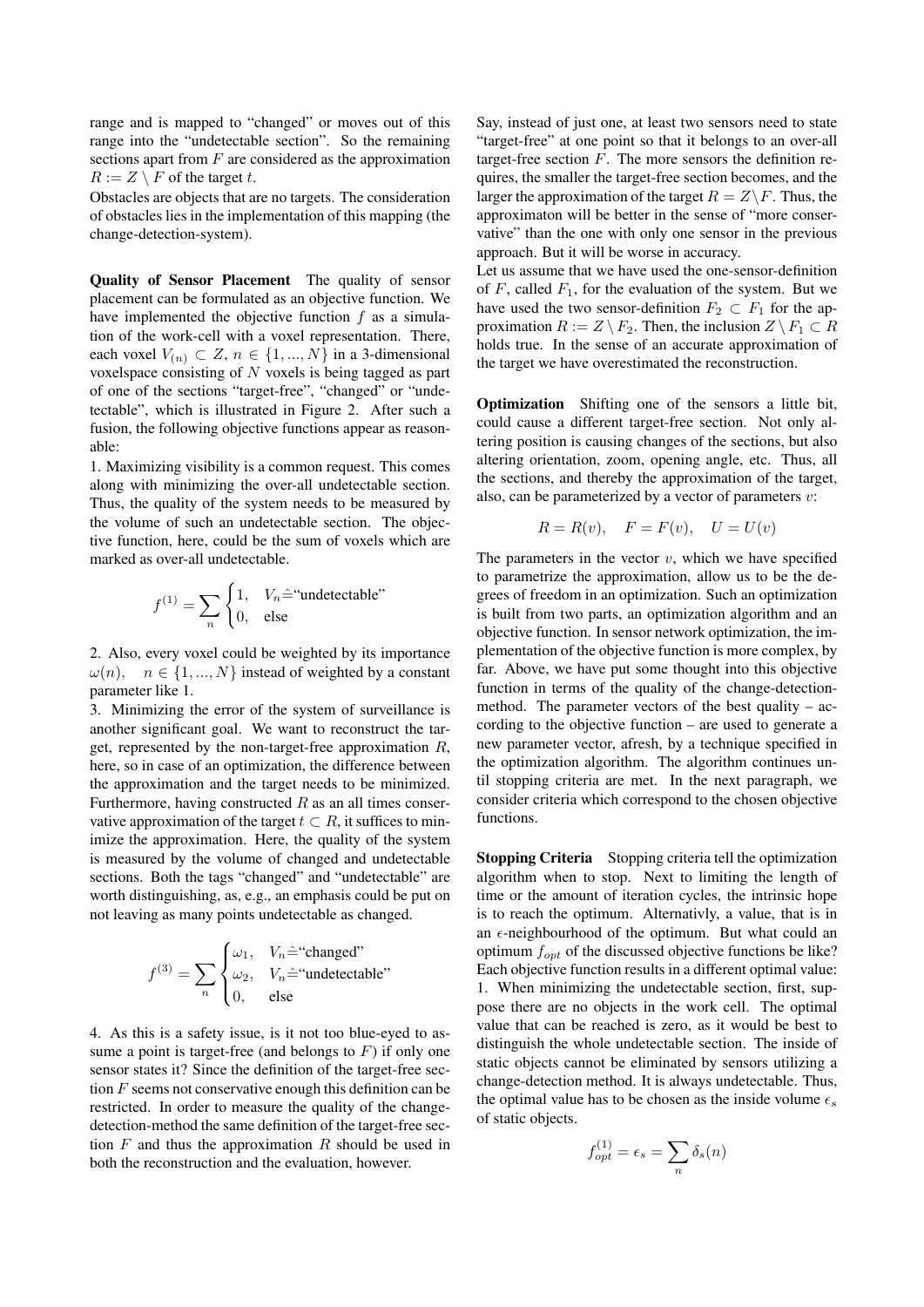As a preperation step for the second objective function, the *static indicator*  $\delta_s$  is introduced for a given voxel  $n \in \{1, ..., N\}$  with:

$$
\delta_s(n) := \begin{cases} 1 & \text{voxel } n \text{ in obj.} \\ 0 & \text{else} \end{cases}
$$

2. If these voxels are weighted by  $\omega(n)$ ,  $n \in \{1, ..., N\}$ the optimal value would be

$$
f_{opt}^{(2)} = \sum_{n} \omega(n) \cdot \delta_s(n)
$$

3. When minimizing the difference between approximation and targets, the inside of targets cannot be eliminated as it is always changed or undetectable, no matter how many sensors there might be placed. Thus, the optimal value has to be chosen according to their volume and the volume of possible static occluders. Thus, we define the static indicator  $\delta_s$  as above and the target indicator  $\delta_t$ , accordingly.

The changed section is weighted by  $\omega_1$  and the over-all undetectable section by  $\omega_2$ . Static objects only cause undetectable voxels  $\delta_s \cdot \omega_2$ , targets cause both changed and undetectable voxels. But what is it weighted with, if the weights  $\omega_1, \omega_2$  depend on the arrangement of sensor, static occluders and targets, and therefore on the sensor parameters in  $v$ ? In a minimization, the optimal weight would be  $\min{\{\omega_1, \omega_2\}}$ . This leaves us the optimal value of

$$
f_{opt}^{(3)} = \sum_{n} \omega_2 \cdot \delta_s + \min\{\omega_1, \omega_2\} \cdot \delta_t(n)
$$

4. When retaining the same weights, the fourth objective function can be stopped with the same stopping criteria as the privious one.



Figure 2: Each voxel in a 3-dimensional voxelspace is being tagged as part of one of the sections "target-free" (free space), "changed" (beige) or "undetectable"(blue). The unknown target is the red human figure. A static obstacle is the grey wall. First picture: One camera (green). Second picture: five cameras.

### 5 Conclusions and Future Work

The paper introduces a surveillance approach for Human/Robot-Workspaces using a camera network. In order to safeguard the robot, all unknown objects within the workspace are to be detected and the region possibly occupied by them is to be reconstructed of the camera data. In contrast to traditional camera-based multiview-reconstruction methods, here, environmental occlusions within human/robot workspaces have to be considered. Two methods for reconstruction are presented for this purpose. Optimal placement of the cameras is crucial for a good quality of approximation in the reconstruction. Therefore, an optimization is introduced and applied to get a good configuration of the camera network.

As future work for the optimization, a native desire also could be "minimizing the false alarms of a system but still ensuring safty". How can an error be minimized, that is made by the system regarding such a purpose? The first